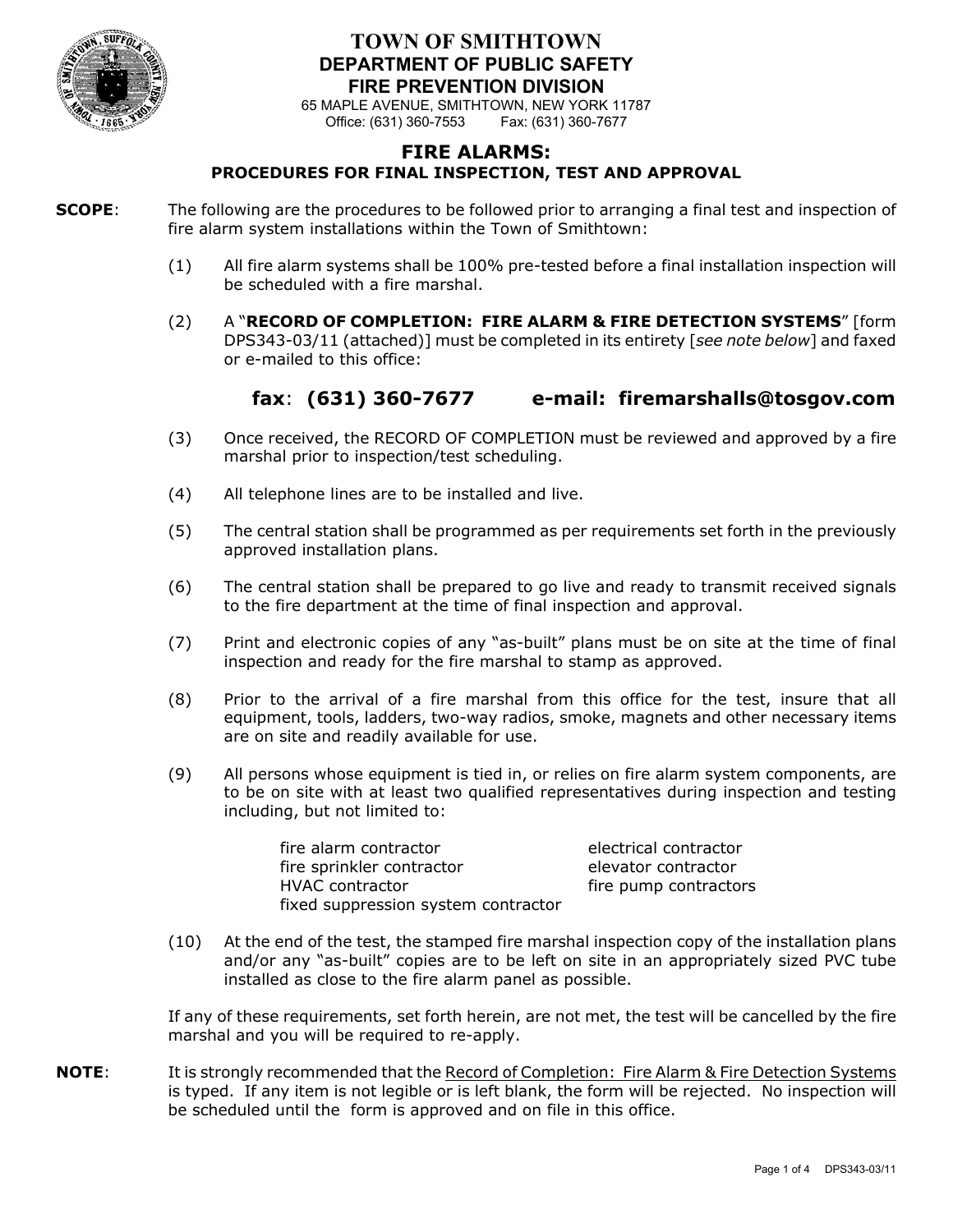

#### **TOWN OF SMITHTOWN DEPARTMENT OF PUBLIC SAFETY FIRE PREVENTION DIVISION**

65 MAPLE AVENUE, SMITHTOWN, NEW YORK 11787 Office: (631) 360-7553 Fax: (631) 360-7677

# RECORD OF COMPLETION:

#### FIRE ALARM & FIRE DETECTION SYSTEMS

|                                                                                                                                                                                                                                                    |                    |                                     | DATE:                                                                                                                 |  |  |  |
|----------------------------------------------------------------------------------------------------------------------------------------------------------------------------------------------------------------------------------------------------|--------------------|-------------------------------------|-----------------------------------------------------------------------------------------------------------------------|--|--|--|
| NAME OF FACILITY:                                                                                                                                                                                                                                  |                    |                                     |                                                                                                                       |  |  |  |
| ADDRESS:                                                                                                                                                                                                                                           |                    |                                     |                                                                                                                       |  |  |  |
| CITY/STATE/ZIP:                                                                                                                                                                                                                                    |                    |                                     |                                                                                                                       |  |  |  |
| OWNER OR REPRESENTATIVE NAME:                                                                                                                                                                                                                      |                    |                                     | TITLE:                                                                                                                |  |  |  |
| INSTALLING COMPANY:                                                                                                                                                                                                                                |                    |                                     |                                                                                                                       |  |  |  |
| <br>ADDRESS:                                                                                                                                                                                                                                       |                    |                                     |                                                                                                                       |  |  |  |
| CITY/STATE/ZIP:                                                                                                                                                                                                                                    |                    |                                     |                                                                                                                       |  |  |  |
| INSTALLER'S NAME:                                                                                                                                                                                                                                  |                    |                                     | LICENSE NUMBER:                                                                                                       |  |  |  |
| <b>GENERAL CONTRACTOR:</b>                                                                                                                                                                                                                         |                    |                                     |                                                                                                                       |  |  |  |
| ELECTRICAL CONTRACTOR:                                                                                                                                                                                                                             |                    |                                     |                                                                                                                       |  |  |  |
| <b>FACP MFG:</b>                                                                                                                                                                                                                                   | <b>FACP MODEL:</b> |                                     | <b>SYSTEM TYPE:</b>                                                                                                   |  |  |  |
| FACP CIRCUIT BREAKER IS LOCATED IN PANEL:                                                                                                                                                                                                          |                    |                                     | FACP CIRCUIT BREAKER NUMBER:                                                                                          |  |  |  |
| FACP PRIMARY TELEPHONE NUMBER:                                                                                                                                                                                                                     |                    | FACP SECONDARY TELEPHONE NUMBER:    |                                                                                                                       |  |  |  |
| EXACT LOCATION OF PANEL [IE. NORTH WALL STOCK ROOM]:                                                                                                                                                                                               |                    |                                     |                                                                                                                       |  |  |  |
| EXACT LOCATION OF REMOTE ANNUNCIATOR:                                                                                                                                                                                                              |                    |                                     |                                                                                                                       |  |  |  |
| THE ZONE LIST ON PAGE 4 OF THIS FORM MUST BE COMPLETED. IF THIS IS AN ADDRESSABLE SYSTEM, A DEVICE LIST MUST BE PROVIDED.                                                                                                                          |                    |                                     |                                                                                                                       |  |  |  |
| PULL STATION RESET METHOD IS [KEY (SPECIFY EXACT KEY), ALLEN WRENCH, SCREWDRIVER TYPE, ETC.]:                                                                                                                                                      |                    |                                     |                                                                                                                       |  |  |  |
| AS REQUIRED, AT LEAST ONE TOOL/KEY NEEDED TO RESET THE PULL STATIONS HAS BEEN LEFT IN THE FIRE ALARM CONTROL PANEL.                                                                                                                                |                    |                                     |                                                                                                                       |  |  |  |
| <b>CENTRAL STATION NAME:</b>                                                                                                                                                                                                                       |                    | <b>CENTRAL STATION ADDRESS:</b>     |                                                                                                                       |  |  |  |
| CENTRAL STATION 24-HOUR PHONE NUMBER:                                                                                                                                                                                                              |                    | CENTRAL STATION 24-HOUR FAX NUMBER: |                                                                                                                       |  |  |  |
|                                                                                                                                                                                                                                                    |                    |                                     | THE REQUIRED CONFIRMATION LETTER FROM THE CENTRAL STATION AS PER THE INSTALLATION INSTRUCTION SHEET MUST BE INCLUDED. |  |  |  |
|                                                                                                                                                                                                                                                    |                    |                                     |                                                                                                                       |  |  |  |
| THIS SYSTEM, INCLUDING DEVICES LISTED IN THIS FORM, HAS BEEN INSTALLED, PRE-TESTED AND OPERATES IN ACCORDANCE WITH THE<br>STANDARDS AND CODES LISTED BELOW; AND THIS SYSTEM HAS BEEN INSPECTED BY THE UNDERSIGNED INSPECTOR ON THE DATE INDICATED. |                    |                                     |                                                                                                                       |  |  |  |
| NFPA <sub>72</sub>                                                                                                                                                                                                                                 |                    |                                     |                                                                                                                       |  |  |  |
| NFPA 70, NATIONAL ELECTRICAL CODE, ARTICLE 760, MANUFACTURER'S INSTRUCTIONS.<br>MANUFACTURERS INSTRUCTIONS.                                                                                                                                        |                    |                                     |                                                                                                                       |  |  |  |
| NYS FIRE CODE, CHAPTER 164 OF THE CODE OF THE TOWN OF SMITHTOWN.<br>OTHER (SPECIFY)                                                                                                                                                                |                    |                                     |                                                                                                                       |  |  |  |
| <b>SYSTEM FIRMWARE:</b>                                                                                                                                                                                                                            |                    | INSTALLED VERSION:                  |                                                                                                                       |  |  |  |
| <b>CHECKSUM:</b>                                                                                                                                                                                                                                   |                    |                                     | DATE:                                                                                                                 |  |  |  |
| <br>INITIAL PROGRAM INSTALLATION:                                                                                                                                                                                                                  |                    |                                     | DATE:                                                                                                                 |  |  |  |
| REVISIONS AND REASONS:                                                                                                                                                                                                                             |                    |                                     |                                                                                                                       |  |  |  |
|                                                                                                                                                                                                                                                    |                    |                                     |                                                                                                                       |  |  |  |
| PROGRAMMED BY:                                                                                                                                                                                                                                     |                    |                                     |                                                                                                                       |  |  |  |
|                                                                                                                                                                                                                                                    |                    |                                     |                                                                                                                       |  |  |  |
| <b>INSPECTOR SIGNATURE:</b>                                                                                                                                                                                                                        |                    |                                     | INSPECTION DATE:                                                                                                      |  |  |  |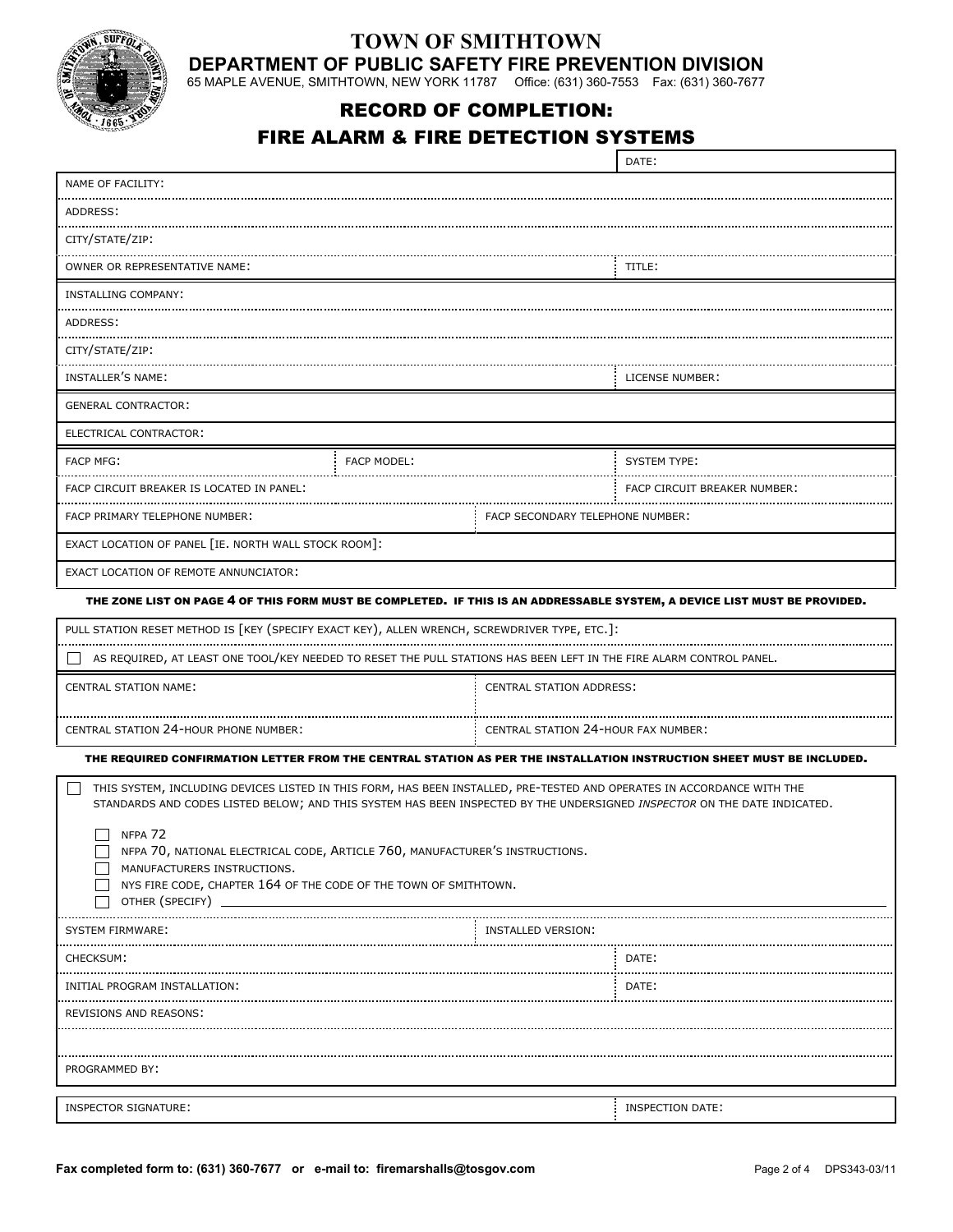

FACILITY NAME:

### **EQUIPMENT INSTALLED AND TESTED**

| <b>CONTROL PANEL</b>                                                                    | OF                    | MAKE/MODEL:                                                                                             |                                                      |
|-----------------------------------------------------------------------------------------|-----------------------|---------------------------------------------------------------------------------------------------------|------------------------------------------------------|
| MANUAL STATION                                                                          | OF                    | MAKE/MODEL:                                                                                             |                                                      |
| SMOKE DETECTORS                                                                         | OF                    | MAKE/MODEL:                                                                                             |                                                      |
| <b>HEAT DETECTORS</b>                                                                   | OF                    | MAKE/MODEL:                                                                                             |                                                      |
| <b>DUCT DETECTORS</b>                                                                   | OF                    | MAKE/MODEL:                                                                                             |                                                      |
| A/V DEVICES                                                                             | OF                    | MAKE/MODEL:                                                                                             |                                                      |
| AUDIO DEVICES                                                                           | OF                    | MAKE/MODEL:                                                                                             |                                                      |
| VISUAL DEVICES                                                                          | OF                    | MAKE/MODEL:                                                                                             |                                                      |
| AUTO DOOR RELEASE                                                                       | OF                    | MAKE/MODEL:                                                                                             |                                                      |
| TROUBLE INDICATORS                                                                      | OF                    | MAKE/MODEL:                                                                                             |                                                      |
| <b>BATTERIES</b>                                                                        | OF                    | MAKE/MODEL:                                                                                             |                                                      |
|                                                                                         |                       |                                                                                                         |                                                      |
|                                                                                         | Readings: On Battery: | Full Load:                                                                                              | Charge:                                              |
|                                                                                         |                       |                                                                                                         |                                                      |
| <b>GENERATOR</b>                                                                        | OF                    | MAKE/MODEL:                                                                                             |                                                      |
| <b>HVAC CONTROLS</b>                                                                    | OF                    | MAKE/MODEL:                                                                                             |                                                      |
| FIRE ALARM DIALER                                                                       | OF                    | MAKE/MODEL:                                                                                             |                                                      |
| ANNUNCIATOR                                                                             | OF                    | MAKE/MODEL:                                                                                             |                                                      |
|                                                                                         |                       |                                                                                                         |                                                      |
| <b>SPRINKLER SYSTEM (Fire Alarm Connections Only):</b>                                  |                       |                                                                                                         |                                                      |
| WATER FLOW SWITCH                                                                       | OF                    | MAKE/MODEL:                                                                                             |                                                      |
| <b>VALVE TAMPER SWITCH</b>                                                              | OF                    | MAKE/MODEL:                                                                                             |                                                      |
| PIV                                                                                     | OF                    | MAKE/MODEL:                                                                                             |                                                      |
| ELECTRIC ALARM BELL                                                                     | OF                    | MAKE/MODEL:                                                                                             |                                                      |
|                                                                                         |                       | Does this installation meet/exceed the audible/visual requirement of NFPA 72, Section 7 (2002 Edition)? | $\Box$ Yes<br>$\square$ No<br>(if NO, explain below) |
| Was the test of this alarm system conducted on battery power with satisfactory results? |                       |                                                                                                         | $\Box$ Yes<br>$\Box$ No<br>(if NO, explain below)    |
| Comments:                                                                               |                       |                                                                                                         |                                                      |
|                                                                                         |                       |                                                                                                         |                                                      |
|                                                                                         |                       |                                                                                                         |                                                      |
|                                                                                         |                       |                                                                                                         |                                                      |